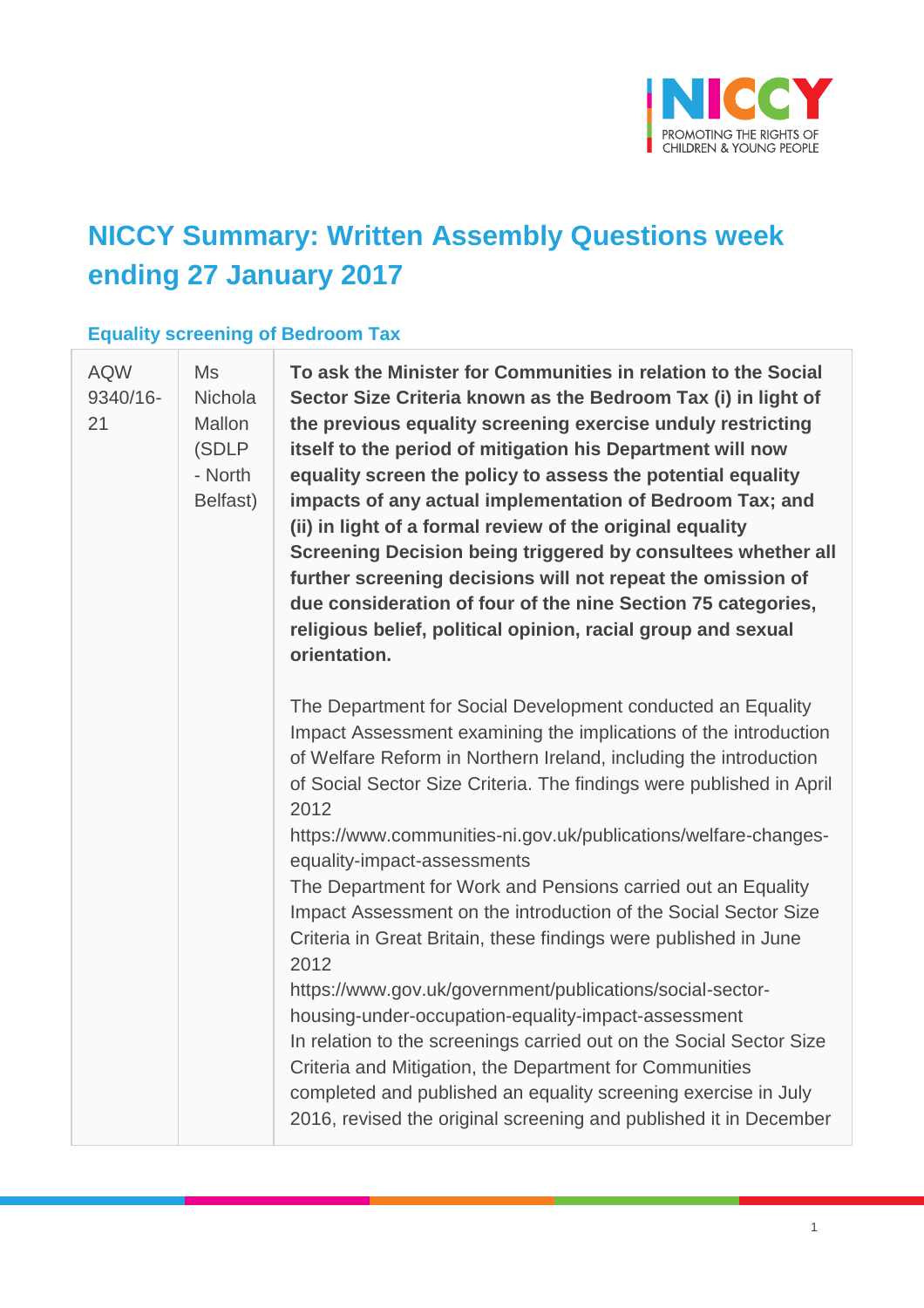

|  | 2016 and again in January 2017. Legislation to give effect to the<br>mitigation scheme was passed by the NI Assembly on 16 January<br>2017.                                                                                                                                                                                                                                                                                                                                 |
|--|-----------------------------------------------------------------------------------------------------------------------------------------------------------------------------------------------------------------------------------------------------------------------------------------------------------------------------------------------------------------------------------------------------------------------------------------------------------------------------|
|  | Social Sector Size Criteria and Mitigation July 2016<br>Social Sector Size Criteria and Mitigation December 2016<br>Social Sector Size Criteria Mitigation January 2017<br>The data employed to complete the equality screening was drawn<br>from the housing benefit system and property records held by the<br>Northern Ireland Housing Executive (NIHE) and the Housing<br>Associations. These are the main tools available to NIHE for<br>analysing Housing Benefit.    |
|  | Provision of a further breakdown by Section 75 category is not<br>possible at present. Data relating to Religious Belief, Political<br>Opinion, Racial Group and Sexual Orientation is not currently<br>collected as it has no bearing on eligibility for Housing Benefit and<br>as such this information is not stored within administrative<br>systems. However, for the iteration of the screening templates,<br>available information from other sources has been used. |
|  | In addition, officials in the Department for Communities have<br>developed a Welfare Reform Evaluation Strategy which will be<br>instrumental in the continuing scrutiny and assessment of the<br>impact of Welfare Reform and associated mitigation measures,<br>including the Social Sector Size Criteria.                                                                                                                                                                |
|  | All research commissioned as part of the evaluation of Welfare<br>Reform will see Equality Information collected as a matter of<br>course, and the Department intends to collect Section 75 data for<br>those availing of the mitigation schemes.<br>The strategy has been shared with the Committee for the<br>Department for Communities.                                                                                                                                 |
|  |                                                                                                                                                                                                                                                                                                                                                                                                                                                                             |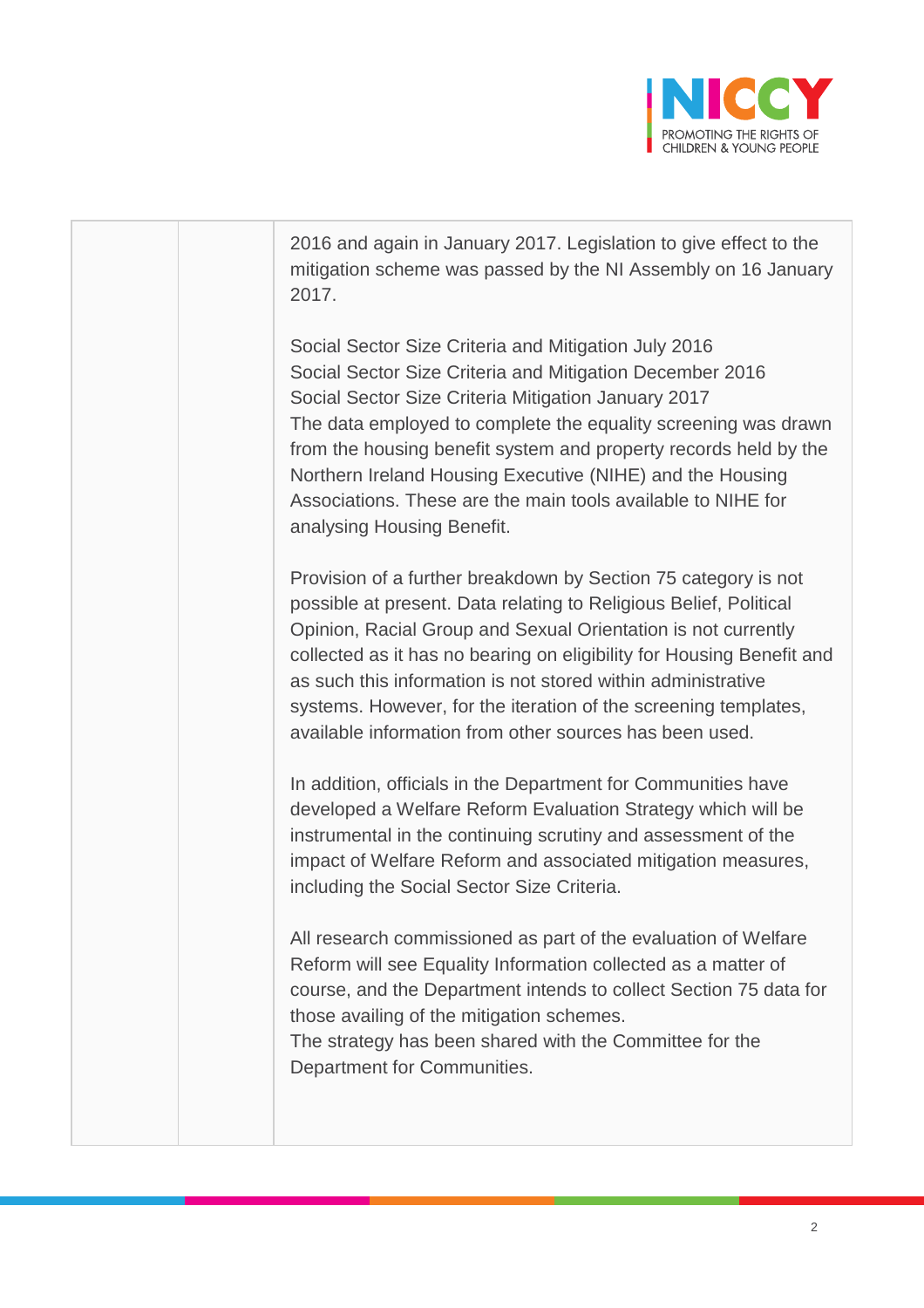

|  | The NI Executive has committed to reviewing the mitigation<br>schemes in 2018/19 and a Section 75 rescreening exercise may<br>be carried out at that time. |
|--|------------------------------------------------------------------------------------------------------------------------------------------------------------|
|--|------------------------------------------------------------------------------------------------------------------------------------------------------------|

### **Mitigation measures to protect tenants from the bedroom tax**

|                  |                    | To ask the Minister for Communities to outline the mitigation<br>measures he will put in place to fully protect tenants from the<br>bedroom tax ahead of its introduction on 20 February. [Priority<br><b>Written]</b>                                                                                                                                                                                                                                                                                                                                                                                                                                                                            |
|------------------|--------------------|---------------------------------------------------------------------------------------------------------------------------------------------------------------------------------------------------------------------------------------------------------------------------------------------------------------------------------------------------------------------------------------------------------------------------------------------------------------------------------------------------------------------------------------------------------------------------------------------------------------------------------------------------------------------------------------------------|
|                  |                    | The Department for Communities has been preparing systems and<br>processes which would ensure that no Housing Benefit claimant in<br>Northern Ireland would suffer a negative financial impact as a result<br>of the Social Sector Size Criteria.                                                                                                                                                                                                                                                                                                                                                                                                                                                 |
|                  |                    | The Department also prepared the necessary draft legislation to<br>implement the statutory mitigation scheme. Assembly<br>approval was required in order to give the Department the<br>necessary statutory powers to make payments to support<br>approximately 34,000 Housing benefit claimants who will be<br>impacted by the introduction of the Social Sector Size Criteria.<br>Urgent Measures have been taken to ensure that the Department<br>has the legal powers to mitigate the impact of the Social Sector Size<br>Criteria and ensure that no claimant suffers any negative financial<br>consequences. The necessary legislation was approved by the<br>Assembly on Monday 16 January. |
|                  | Ms                 | This legislation sets out in detail all the measures my Department                                                                                                                                                                                                                                                                                                                                                                                                                                                                                                                                                                                                                                |
|                  | <b>Nichol</b><br>a | will be taking.<br>Signed:                                                                                                                                                                                                                                                                                                                                                                                                                                                                                                                                                                                                                                                                        |
|                  | Mallon             |                                                                                                                                                                                                                                                                                                                                                                                                                                                                                                                                                                                                                                                                                                   |
|                  | (SDLP              | <b>Paul Givan MLA</b>                                                                                                                                                                                                                                                                                                                                                                                                                                                                                                                                                                                                                                                                             |
| <b>AQW</b>       | - North            | Date:                                                                                                                                                                                                                                                                                                                                                                                                                                                                                                                                                                                                                                                                                             |
| 9339/16<br>$-21$ | <b>Belfast</b>     |                                                                                                                                                                                                                                                                                                                                                                                                                                                                                                                                                                                                                                                                                                   |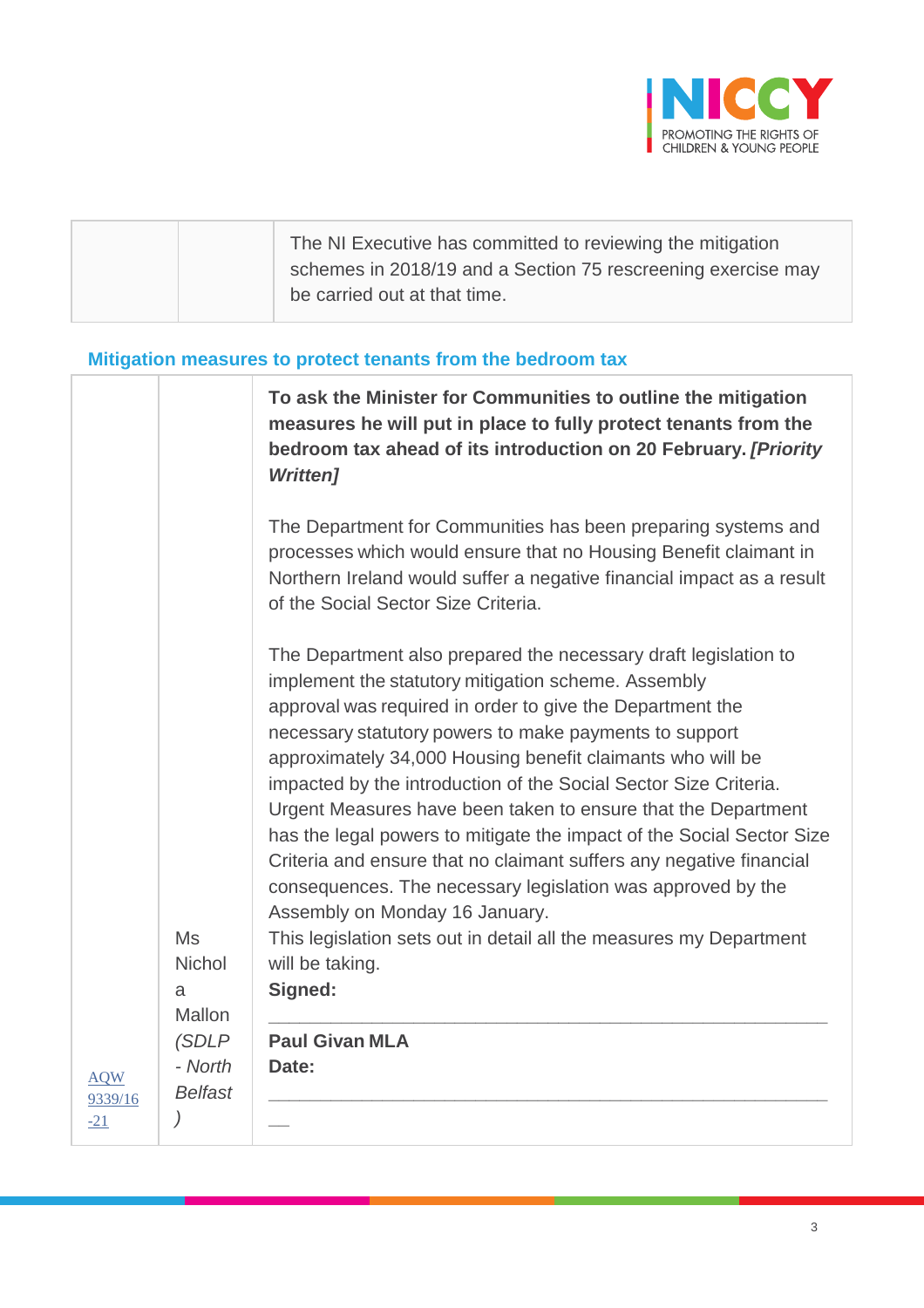

|                | Nichola Mallon is a Social Democratic and Labour Party MLA<br>for North Belfast constituency.                                                                                                                                                                                                                                                                                                                                                        |             |             |             |             |
|----------------|------------------------------------------------------------------------------------------------------------------------------------------------------------------------------------------------------------------------------------------------------------------------------------------------------------------------------------------------------------------------------------------------------------------------------------------------------|-------------|-------------|-------------|-------------|
|                | Ms Mallon has asked one previous question on the bedroom tax<br>under Priority AQW 9262/16-21.<br>In the Fresh Start Agreement Her Majesty's Government and the<br>Northern Ireland Executive agreed an approach for the<br>implementation of Welfare Reform in Northern Ireland, including the                                                                                                                                                      |             |             |             |             |
|                | implementation of the Social Sector Size Criteria.<br>In the Fresh Start Agreement, the Executive reaffirmed its<br>commitment that the Social Sector Size Criteria would not apply in<br>Northern Ireland. The Welfare Reform Mitigations Working Group,<br>chaired by Professor Eileen Evason was established and tasked to<br>make recommendations on how the impact of Welfare Reform could<br>be mitigated within a defined financial envelope. |             |             |             |             |
|                | The Welfare Reform Mitigations Working Group Report welcomed<br>the Executive's decision to provide full mitigation for the Social<br>Sector Size Criteria until 31st March 2020. The Executive has set<br>aside £91m to mitigate the impact of the Social Sector Size Criteria<br>over the life of the Fresh Start Agreement. Table 1 shows the annual<br>estimated costs of mitigating the Social Sector Size Criteria.                            |             |             |             |             |
|                | <b>Table 1: Funding Requirement</b>                                                                                                                                                                                                                                                                                                                                                                                                                  |             |             |             |             |
| Year           | 2016/1<br>7                                                                                                                                                                                                                                                                                                                                                                                                                                          | 2017/1<br>8 | 2018/1<br>9 | 2019/2<br>0 | <b>Tota</b> |
| <b>£millio</b> | $15m*$                                                                                                                                                                                                                                                                                                                                                                                                                                               | 24m         | 26m         | 26m         | 91m         |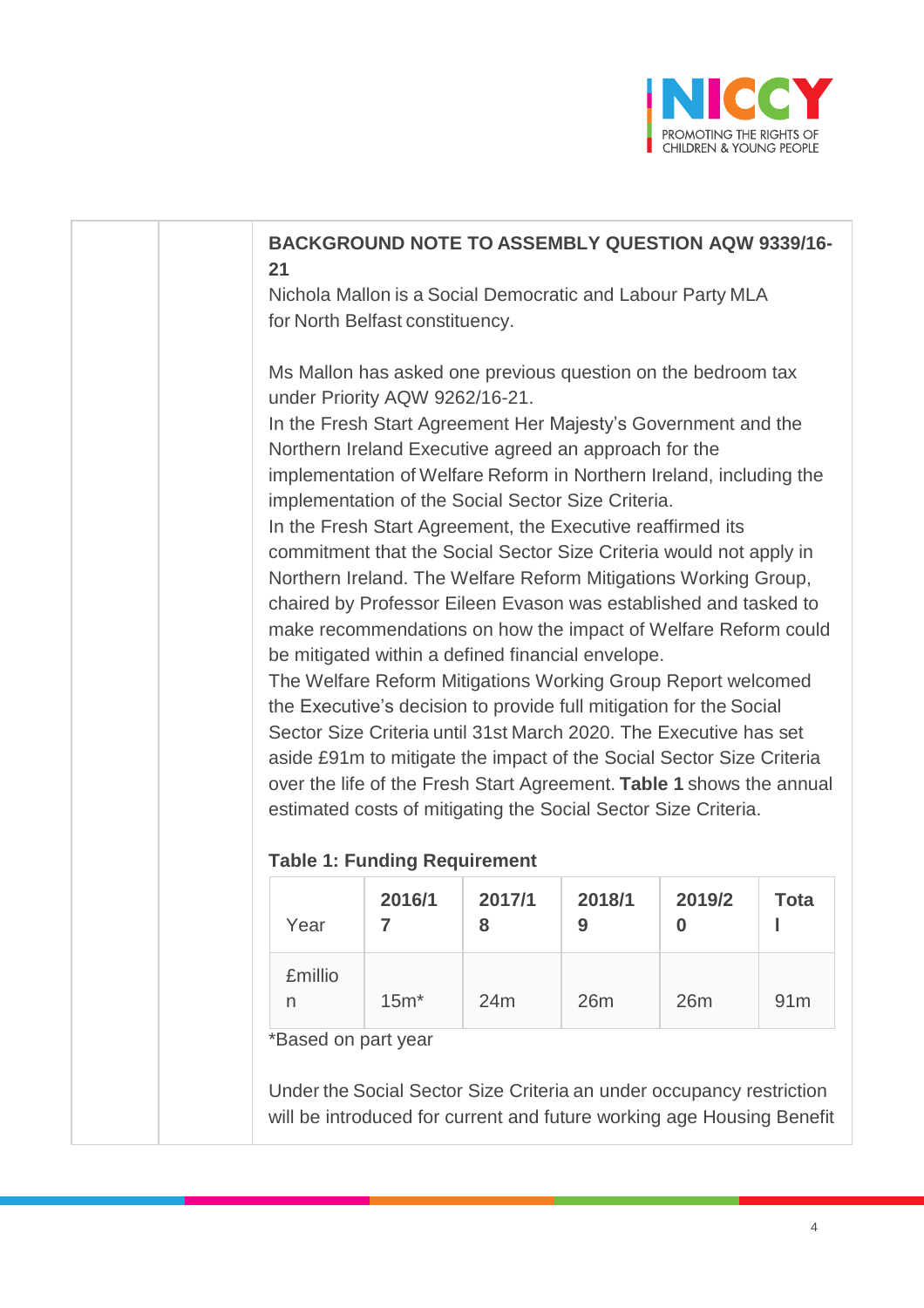

|  | Claimants, based on the number of people in a household and the<br>size of the accommodation occupied. This means Housing Benefit is<br>reduced for tenants occupying a larger property than their household<br>size warrants.                                                                                                                                                                                                                                                                                                                                                                                                                                                                                                                |
|--|-----------------------------------------------------------------------------------------------------------------------------------------------------------------------------------------------------------------------------------------------------------------------------------------------------------------------------------------------------------------------------------------------------------------------------------------------------------------------------------------------------------------------------------------------------------------------------------------------------------------------------------------------------------------------------------------------------------------------------------------------|
|  | Those assessed as under-occupying under the Social Sector Size<br>Criteriawill see a reduction in their Housing Benefit component<br>calculated by a reduction of:<br>14% of the total eligible rent for under-occupation by one bedroom;<br>25% of the total eligible rent for under-occupation by two or more<br>bedrooms.                                                                                                                                                                                                                                                                                                                                                                                                                  |
|  | Data provided by the Northern Ireland Housing Executive (NIHE)<br>concluded that as at May 2015 an estimated 33,916 households in<br>the social rented sector were under-occupying. Approximately 24%<br>of these households are under-occupying by two or more bedrooms.<br>It is estimated that Northern Ireland households could see their<br>Housing Benefit reduced on average by:                                                                                                                                                                                                                                                                                                                                                       |
|  | NIHE Tenants: Between £8.25 (one bedroom) and £14.60( two or<br>more bedrooms) per week;<br>Housing Association Tenants: Between £11.44 (one bedroom) and<br>£20.42 (two or more bedrooms) per week.                                                                                                                                                                                                                                                                                                                                                                                                                                                                                                                                          |
|  | The Social Sector Size Criteria will come into force in Northern<br>Ireland on the 20th February 2017. The Department intended to<br>implement the mitigation scheme simultaneously with the<br>introduction of the Social Sector Size Criteria to ensure that no<br>household would be negatively impacted or have to move house as<br>a result of the changes of how housing benefit is calculated.<br>The Welfare Reform and Work (Northern Ireland) Order 2016,<br>brought through Westminster by DWP in September 2016, amends<br>the Welfare Reform (Northern Ireland) Order 2015 to provide the<br>Department with the power to introduce a mitigation scheme. The<br>mitigation regulations were passed by the Assembly on 16 January |
|  |                                                                                                                                                                                                                                                                                                                                                                                                                                                                                                                                                                                                                                                                                                                                               |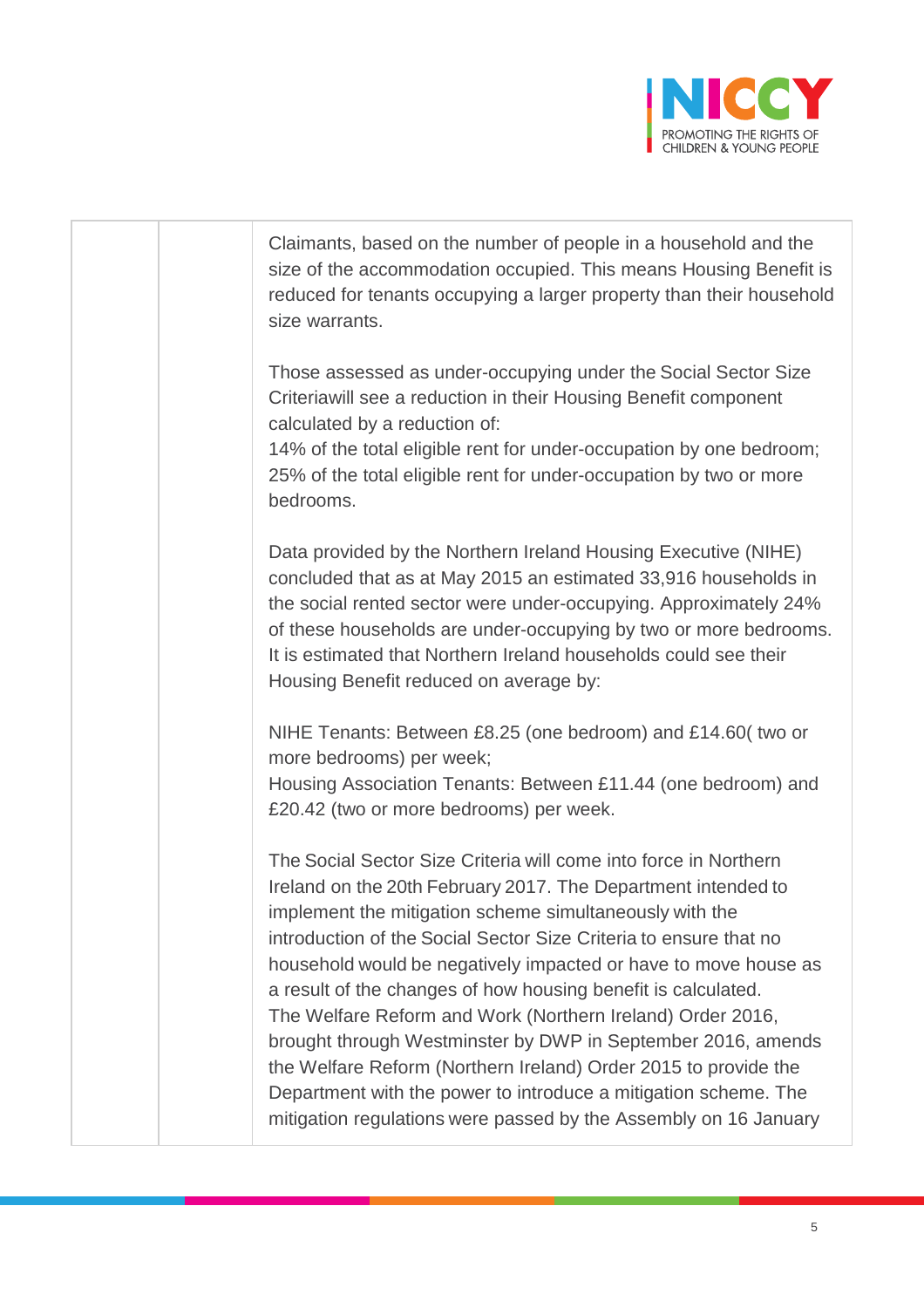

| 2017.<br>The mitigation scheme is part of the Welfare Reform<br>Mitigations Programme.                                                                                                                                                                                                                                                                                                       |
|----------------------------------------------------------------------------------------------------------------------------------------------------------------------------------------------------------------------------------------------------------------------------------------------------------------------------------------------------------------------------------------------|
| The mitigation regulations were draft affirmative and therefore<br>subject to debate in the Assembly. Failure to lay legislation within a<br>short timeframe to the introduction of the Social Sector Size Criteria<br>on 20 February 2017 would have meant that those claimants<br>impacted would be unable to avail of mitigation.<br>Reply prepared by:<br><b>TOMMY O'REILLY</b><br>75036 |

# **Support the DfC provides for foodbanks**

| <b>AQW</b><br>$9264/16-$<br>21 | Ms<br><b>Nichola</b><br><b>Mallon</b> | To ask the Minister for Communities to outline the support his<br>Department provides to food banks.                                                                                                                                                                                                                                                                                                                                                                                         |
|--------------------------------|---------------------------------------|----------------------------------------------------------------------------------------------------------------------------------------------------------------------------------------------------------------------------------------------------------------------------------------------------------------------------------------------------------------------------------------------------------------------------------------------------------------------------------------------|
|                                | (SDLP<br>- North<br>Belfast)          | My Department recognises that food banks provide a service to<br>individuals in times of real crisis in their lives. In that context,<br>my staff on the ground have been pro active in working with the<br>food bank network to ensure that those accessing food support are<br>also assisted in drawing down the social security benefits and wider<br>supports that they are entitled to.                                                                                                 |
|                                |                                       | My officials have put in place a partnership model whereby Food<br>Banks can ensure that every individual and family that finds itself in<br>crisis and presenting in need of food support is referred directly into<br>the Department's Improving Benefit Uptake Service for a full and<br>confidential benefit entitlement check. This assesses entitlement,<br>not only to Social Security Benefits, but also to a wide range of<br>additional government benefits, services and support. |
|                                |                                       | In addition, Food Banks have been offered a second layer of<br>support - a named Community Outreach Officer, who will work                                                                                                                                                                                                                                                                                                                                                                   |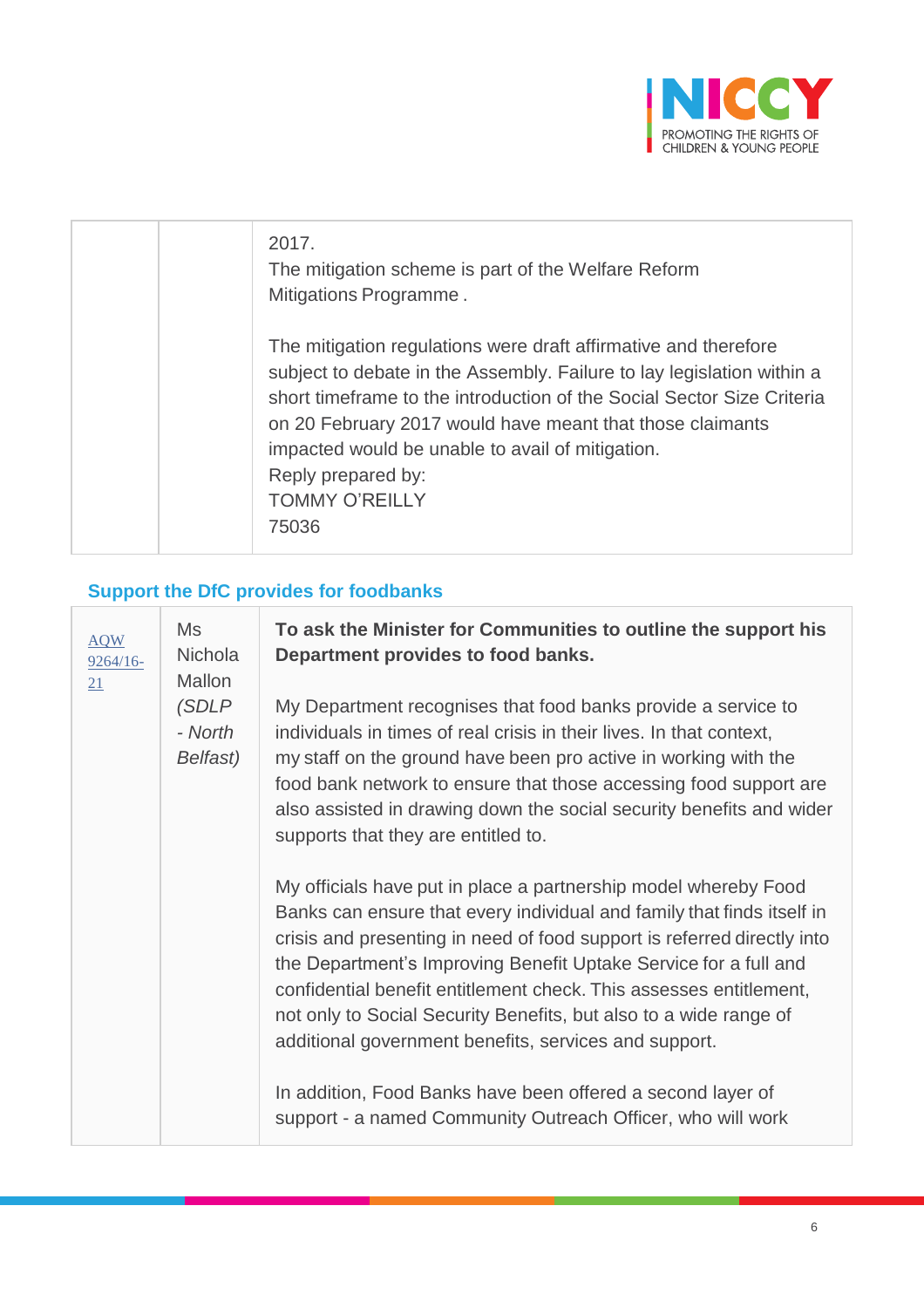

| closely with their staff and volunteers to ensure that anyone who<br>needs further benefit advice or help with making a claim is given the<br>support they need. If necessary, this support can be provided within<br>their own homes. Community Outreach Officers' contact details are<br>shared to ease access to advice.                                                                                            |
|------------------------------------------------------------------------------------------------------------------------------------------------------------------------------------------------------------------------------------------------------------------------------------------------------------------------------------------------------------------------------------------------------------------------|
| A wide range of food banks in Northern Ireland have been provided<br>with "Make the Call" promotional material and are actively<br>encouraged to distribute these with every food box or parcel. It is<br>hoped that by doing so, those presenting at food banks will be<br>encouraged to have an entitlement check by telephoning the<br>dedicated "Make the Call" freephone Benefits Advice Line (0800<br>232 1271). |
| Food bank personnel and users were directly involved in primary<br>research carried out by the Department into the reasons why<br>people use food banks, the lessons learned from this has informed<br>our ongoing service improvement and partnership working. The<br>Report, 'An Insight into Food Banks in Northern Ireland', is available<br>on the Department's website.                                          |
| More recently, as part of "A Fresh Start", additional Executive funds<br>were agreed to help mitigate the impact of Welfare Reform, with<br>£1.65 million allocated to research and pilot actions aimed at<br>reducing food poverty by improving access to food through a<br>network of community food shops and social stores/supermarkets<br>over the next four years.                                               |
| Given the high level of interest and ongoing activity by a wide range<br>of stakeholders in this area, I have commissioned a scoping study<br>to identify the opportunities for that money to add value by bringing<br>forward proposals for testing interventions that can be sustained<br>and will make a difference in reducing food poverty.                                                                       |
|                                                                                                                                                                                                                                                                                                                                                                                                                        |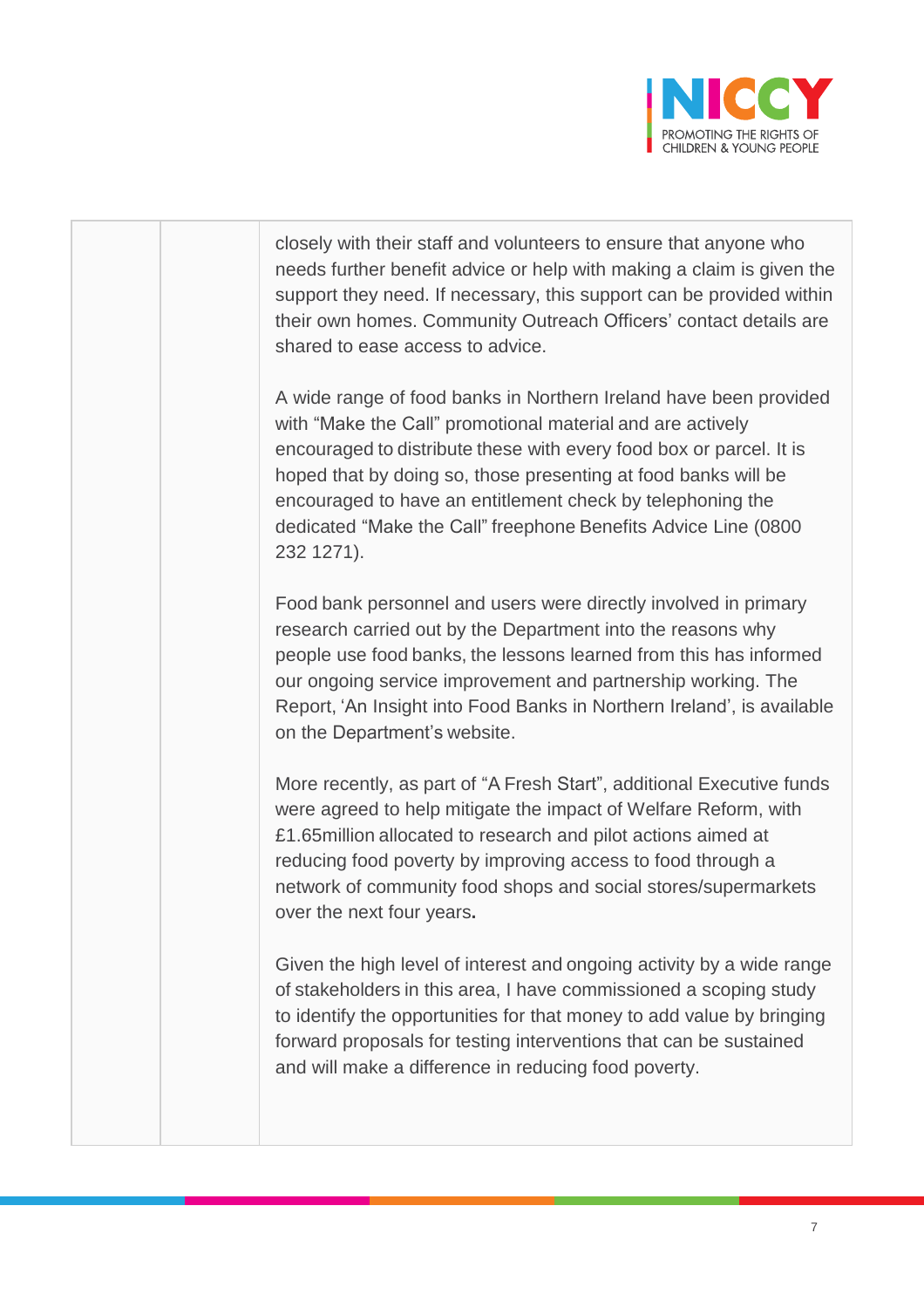

|  | On an ongoing basis, my officials continue to engage with a wide<br>range of food bank representatives to better understand people's<br>need and to join up services and support in a way that helps reduce |
|--|-------------------------------------------------------------------------------------------------------------------------------------------------------------------------------------------------------------|
|  | the need for food banks in our society.                                                                                                                                                                     |

## **Target for participants in shared education**

| <b>AQO</b><br>$956/16 -$<br>21 | Ms Kellie<br>Armstrong<br>$(APNI -$<br>Strangford) | To ask the Minister of Education, given that the target for<br>participants in shared education is cited as 762 schools in<br>the Delivering Social Change Signature Project: Shared<br>Education business case, to clarify his statement during a<br>Radio Ulster interview on 3 October 2016 that the target in<br>the business case was 352 schools.                                                                                                                                                                               |
|--------------------------------|----------------------------------------------------|---------------------------------------------------------------------------------------------------------------------------------------------------------------------------------------------------------------------------------------------------------------------------------------------------------------------------------------------------------------------------------------------------------------------------------------------------------------------------------------------------------------------------------------|
|                                |                                                    | The target for the DSC Shared Education Signature Project is<br>to increase the percentage of schools providing shared classes<br>to 33% by end of 2017/18. At the time the target was set there<br>were 1,068 schools (primary, post-primary and special) – hence<br>a target of 352 schools. Statistics for 2016/17 show the number<br>of schools has declined to $1,061$ – hence the current target is<br>350 schools. The reference to 762 schools relates to the<br>number potentially eligible to participate in the programme. |

### **Delay in presentation of Childcare Strategy to the Executive**

| AQO<br>$955/16 -$<br>21 | <b>Mrs</b><br>Jenny<br>Palmer<br>(UUP- | To ask the Minister of Education to outline the reason for the<br>delay in the presentation of the Childcare Strategy to the<br>Executive.                                                                                                                                                                                                                                                                          |
|-------------------------|----------------------------------------|---------------------------------------------------------------------------------------------------------------------------------------------------------------------------------------------------------------------------------------------------------------------------------------------------------------------------------------------------------------------------------------------------------------------|
|                         | Lagan<br>Valley)                       | The Childcare Strategy is being delivered on a phased basis. The<br>first phase was published in 2013 and contained a number of Key<br>First Actions to address childcare needs which had been identified<br>through consultation and research as priority issues. These Actions<br>are continuing to be implemented and included the establishment of<br>the Bright Start School Age Childcare Grant Scheme, which |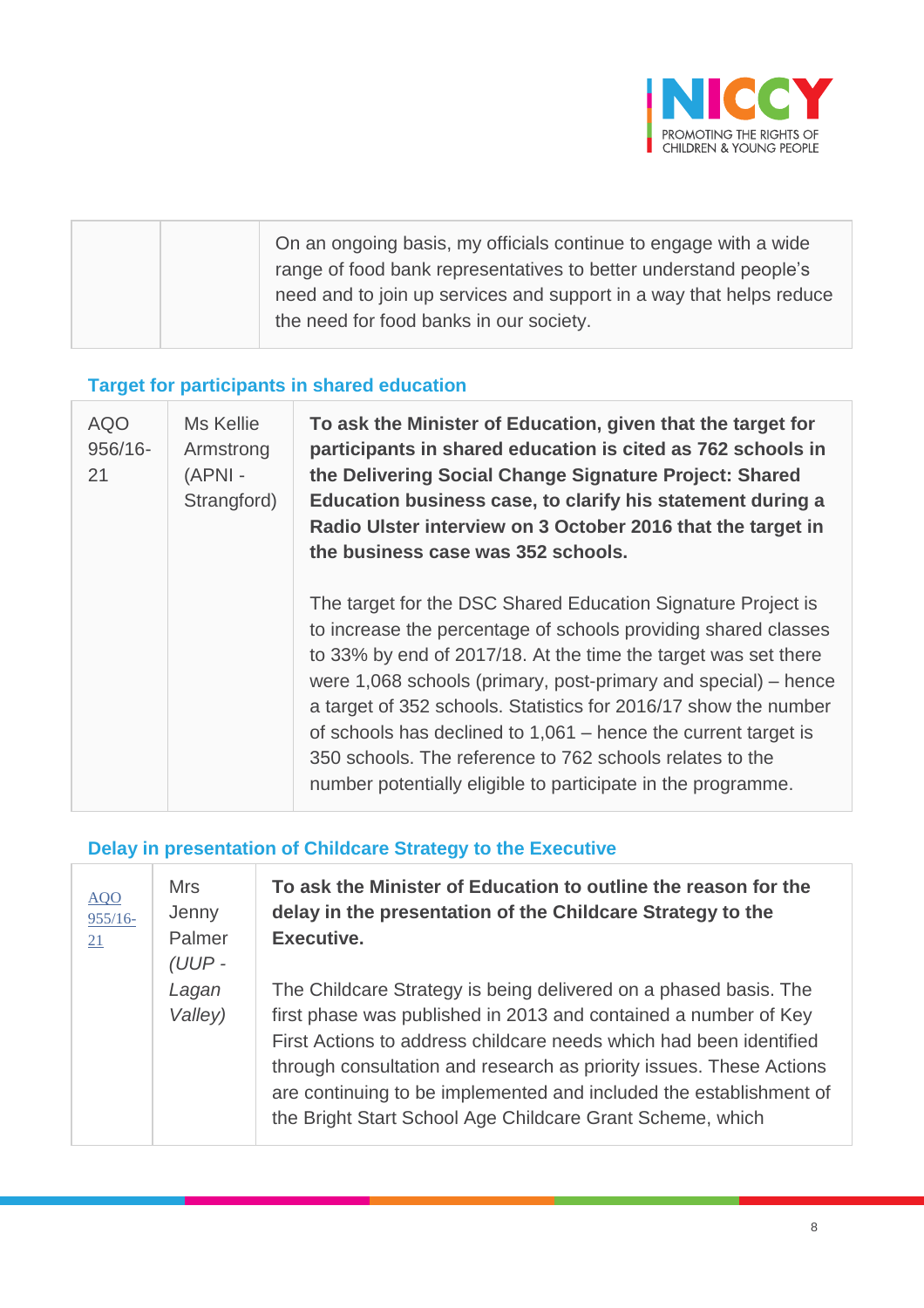

| financially supports low cost childcare places and has, to date,<br>supported some 3,000 low cost childcare places across Northern<br>Ireland.                                                                                                                                                                                                                                                                                                                                                                                                                                                                                                                                                         |
|--------------------------------------------------------------------------------------------------------------------------------------------------------------------------------------------------------------------------------------------------------------------------------------------------------------------------------------------------------------------------------------------------------------------------------------------------------------------------------------------------------------------------------------------------------------------------------------------------------------------------------------------------------------------------------------------------------|
| A draft Childcare Strategy was launched for consultation in the latter<br>half of 2015 by the former Office of the First Minister and Deputy<br>First Minister. Some 300 consultation responses were received in<br>addition to the views expressed during the formal consultation and<br>stakeholder events.                                                                                                                                                                                                                                                                                                                                                                                          |
| This is indicative of the extent of public interest in this policy area<br>and I want to ensure that the revised version of the Strategy fully<br>reflects the outcome of the consultation and the existing research<br>and evidence which highlights the importance of high quality<br>childcare in promoting positive early childhood development.<br>The transfer of policy responsibility for childcare to my Department<br>in May 2016 has also created opportunities to ensure that childcare<br>is better aligned with DE Early Years initiatives. I want to ensure that<br>I have fully considered the opportunities for integrating these<br>services in line with the Strategy's objectives. |
| The Strategy is at an advanced stage of development.                                                                                                                                                                                                                                                                                                                                                                                                                                                                                                                                                                                                                                                   |

## **Publication of Independent Review of Integrated Education**

|            | Ms Clare<br><b>Bailey</b><br>(GPNI - | To ask the Minister of Education when he will publish<br>the Independent Review of Integrated Education. |
|------------|--------------------------------------|----------------------------------------------------------------------------------------------------------|
| <b>AQO</b> | South                                | I am currently considering the review report. No final                                                   |
| 953/16-21  | Belfast)                             | decision has been made on the date of publication.                                                       |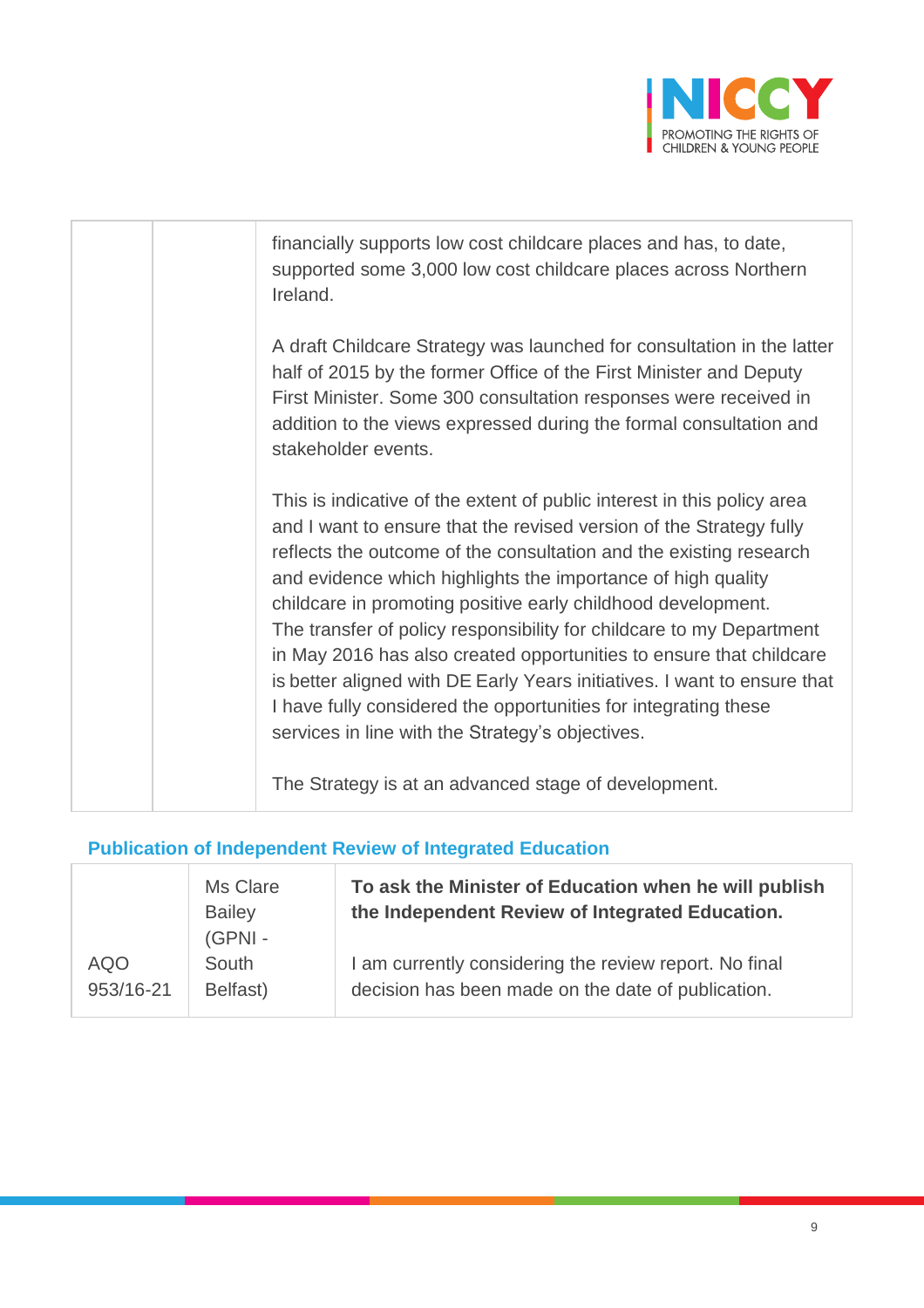

### **Publication of the Independent Review of Integrated Education report**

| <b>AQW</b><br>9519/16-<br>21 | Mr Chris<br>Lyttle<br>$(APNI -$<br>East | To ask the Minister of Education to outline (i) the reason for<br>the delay in the publication of the Independent Review of<br>Integrated Education report; and (ii) when it will be<br>published. |
|------------------------------|-----------------------------------------|----------------------------------------------------------------------------------------------------------------------------------------------------------------------------------------------------|
|                              | Belfast)                                | The review report will be published on 2 March 2016.<br>Protocol indicates that major consultations should not take place<br>during the election period.                                           |

### **Introduction of high visibility clothing as part of school uniforms**

| <b>AQW</b><br>$9630/16 -$<br>21 | Mr<br><b>Mark</b><br>Durkan<br>(SDLP | To ask the Minister of Education whether he has plans to<br>instruct the Education Authority to introduce high visibility<br>clothing as a mandatory part of school uniforms.                                                                                                                                                                                                                                                                                                                                                                                                                                                                                                                     |
|---------------------------------|--------------------------------------|---------------------------------------------------------------------------------------------------------------------------------------------------------------------------------------------------------------------------------------------------------------------------------------------------------------------------------------------------------------------------------------------------------------------------------------------------------------------------------------------------------------------------------------------------------------------------------------------------------------------------------------------------------------------------------------------------|
|                                 | - Foyle)                             | The wearing of a school uniform is not governed by legislation<br>and any decisions on the choice of school uniform are a matter<br>for the Board of Governors of individual schools.<br>My Department has, however, issued guidance to schools on<br>school uniform policy which includes a section relating<br>to travelling to school. It emphasises that the safety of children is<br>paramount and highlights the difficulties caused by dark uniforms<br>during the winter months, particularly on rural roads. It asks<br>schools to take this into account when designing their uniform<br>and consider using reflective materials and encourage the<br>wearing of high visibility items. |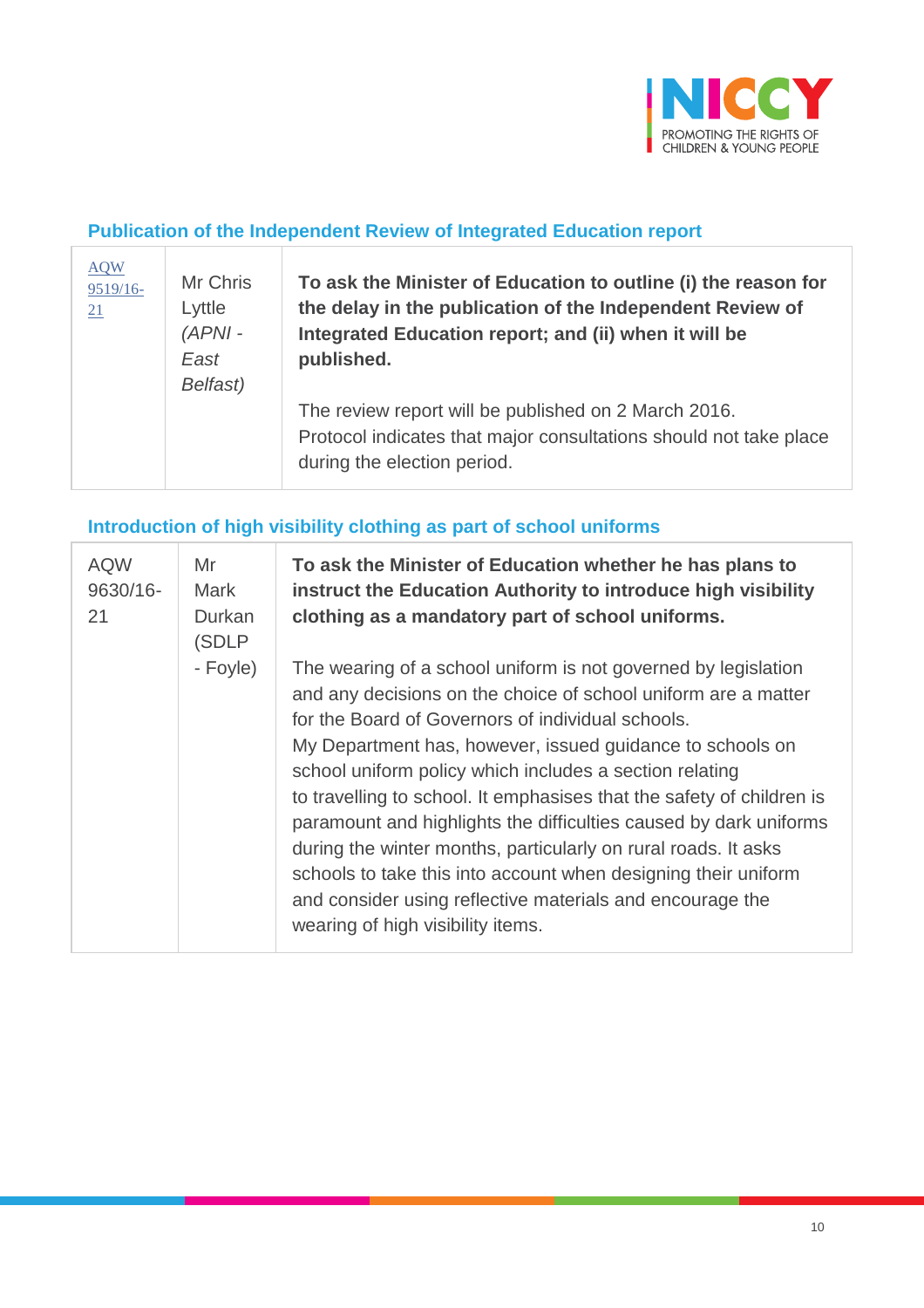

#### **Expansion of free school meals programmes**

| <b>AQW</b> | Mr Steven                       | To ask the Minister of Education to outline what plans                |
|------------|---------------------------------|-----------------------------------------------------------------------|
| 9454/16-   | Agnew                           | he has to expand the free school meals programme.                     |
| 21         | (GPNI-<br><b>North</b><br>Down) | I have no current plans to expand the free school meals<br>programme. |

#### **Update on timescale for Fresh Start Agreement for Shared and Integrated Education**

| <b>AQW</b><br>9440/16-<br>21 | Ms Paula<br><b>Bradshaw</b><br>$(APNI -$<br>South | To ask the Minister of Education for an update on the<br>timescale on the Fresh Start Agreement for Shared and<br><b>Integrated Education.</b>                                                                                                                                                                                                                                                                                                                                             |
|------------------------------|---------------------------------------------------|--------------------------------------------------------------------------------------------------------------------------------------------------------------------------------------------------------------------------------------------------------------------------------------------------------------------------------------------------------------------------------------------------------------------------------------------------------------------------------------------|
|                              | Belfast)                                          | The Fresh Start Agreement includes provision of up to £500<br>million over ten years (2016-2026) of new capital funding to<br>support shared and integrated education. To date 23 projects<br>have been selected. The majority of the projects are in the<br>early stages of planning with procurement currently ongoing to<br>appoint integrated consultant teams. A significant number of<br>the projects will also require land acquisition which can involve<br>lengthy lead-in times. |

#### **Statutory requirements by schools to provide SEN therapies**

| <b>AQW</b><br>9319/16-<br>21 | Mr<br><b>Chris</b><br>Lyttle<br>(APNI -<br>East<br>Belfast) | To ask the Minister of Education (i) whether schools are<br>statutorily required to provide additional therapies to pupils<br>such as physiotherapy and occupational therapy when<br>detailed in a statement of Special Educational Needs; and (ii)<br>if so, to detail within what timescale they are required to put<br>these in place. |
|------------------------------|-------------------------------------------------------------|-------------------------------------------------------------------------------------------------------------------------------------------------------------------------------------------------------------------------------------------------------------------------------------------------------------------------------------------|
|                              |                                                             | Statutory responsibility for arranging therapeutic services, when<br>this forms part of special educational provision in a child's<br>statement of special educational needs (SEN), falls to the<br>Education Authority (EA) under Article 16(5)(a)(ii) of the Education                                                                  |